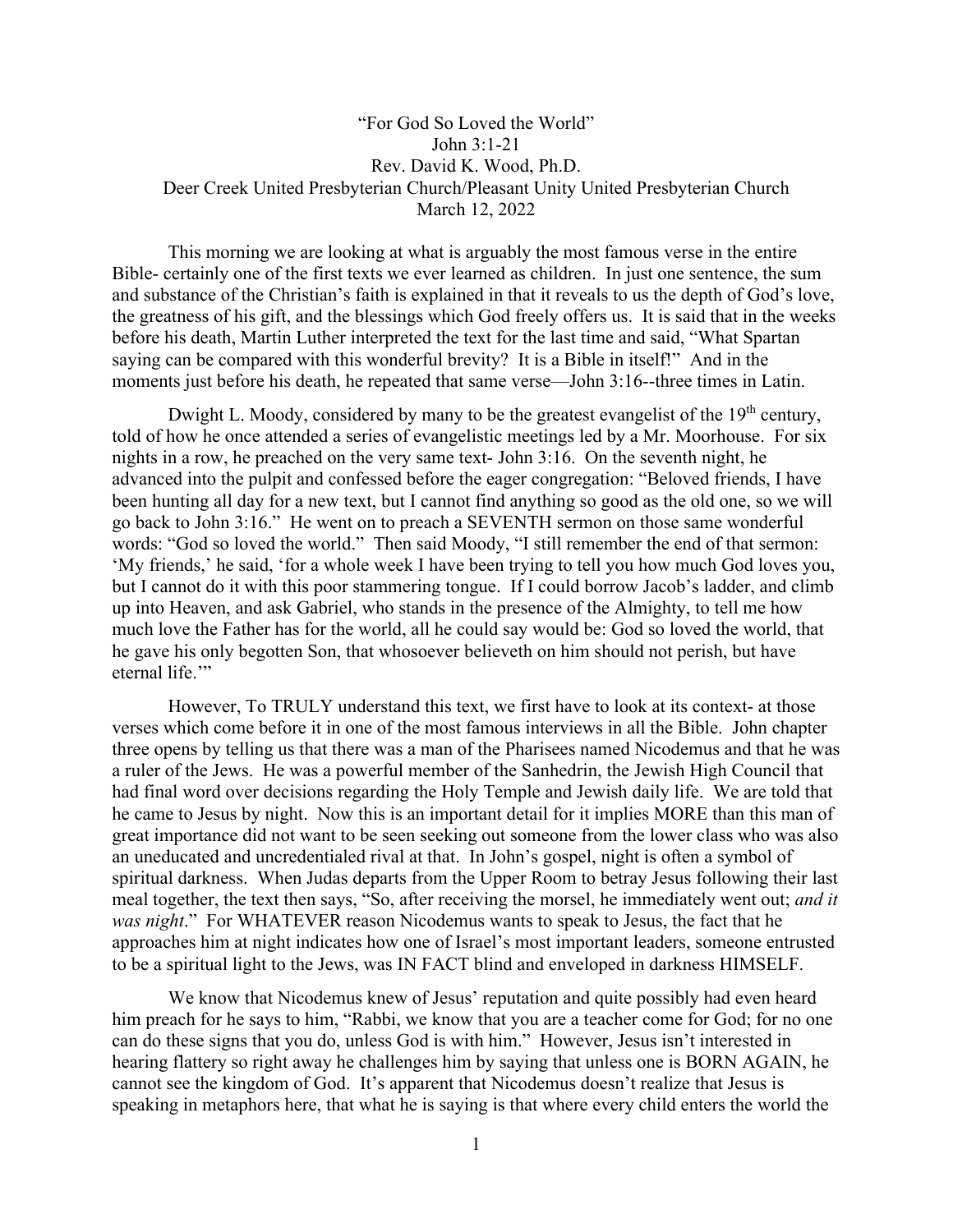same way- through a mother's womb, a child OF GOD comes into the world by quite ANOTHER route. A child of God is born "spiritually" AS WELL AS "naturally"; he experiences a birth "from above" IN ADDITION TO being born "from below." Jesus adds that that which is born of the flesh is the result of fleshly or physical activity while that which is of the SPIRIT can only be born by the SPIRIT, that it is an activity begun and completed by God ALONE. Furthermore, just like the wind, no one can dictate or predict how or when the Spirit will move- it operates solely at the initiative and discretion of God. Well by now, Nicodemus is thoroughly confused and this leads Jesus to exclaim, "How is it that you are a teacher of Israel and yet you cannot comprehend the most elementary concepts of your own faith?"

The Pharisees, of which Nicodemus was a leader, based their faith and practice, not only on the written scriptures, that is, the Torah, the Prophets and Sacred writings, but on Oral Tradition as well. Unlike the SADDUCEES who interpreted the scriptures literally and were rigid in their enforcement of Jewish law, the PHARISEES were willing to make adjustments so as to make it more relevant to the people's daily lives. They also welcomed new ideas which were not specifically spelled out in the Old Testament such as a belief in angels and demons, the resurrection of the dead, the future life, and the hope of a coming Messiah who would redeem Israel- none of which the Sadducees accepted. They represented the great majority of Jews in Israel including the poor. Of ALL the religious groups in Israel, Jesus came closest to the Pharisees as well as St. Paul who once referred to himself as "a Pharisee among Pharisees."

Yet, despite all that Jesus and the Pharisees shared in common, he was becoming a growing concern among them. As Jesus' radical message of the kingdom of God took root, his teachings and ministry grew increasingly popular with the people. The religious leaders worried that if he were allowed to continue, it would eventually undermine their OWN teachings and threaten their very authority. For example, he and his disciples refused to keep the appointed fasts and uphold Sabbath laws. They failed to observe the appointed ritual washings before eating and disregarded the rules concerning food, including eating with Publicans and sinners. Jesus, on the other hand, condemned their obsession with legalistic details. He said that it was not what went into a person that defiled him but rather what came OUT, and accused them of going so far as to tithe mint and dill and cumin while neglecting the WEIGHTIER matters of the law. He was criticized for healing a man on the Sabbath but he DID so because he believed God was far more concerned about HUMAN LIVES than adhering to some IRRELEVANT LEGAL CODE. After all, man was not made for the LAW but rather the Law was made for MAN. To Christ, so much of what passed for the Jewish religion was in fact TRIVIAL and UNNECESSARY to one's relationship with God. This is why he distilled the Law and the Prophets down to just TWO commandments, that people were to love God with their whole heart and mind and soul, and to love their neighbor as they loved themselves instead of the 613 commandments the Pharisees had created. They strained gnats while swallowing camels, "majoring in the minors while minoring in the majors" as one of my professors like to put it.

To the PHARISEES, however, there was NOTHING trivial about them. These weren't arbitrary rules and regulations meant to be taken lightly but God's COMMANDS and so long as Israel remained obedient to them, her distinction as God's Chosen People--those who have been called out to be separate from the world--would be preserved. Their greatest fear was that the nation would be assimilated by the surrounding cultures. By continuing to IGNORE her laws and causing OTHERS to disregard them, they believed it would open the door to Israel becoming no different than any OTHER culture in the ancient world; it would eventually upend what they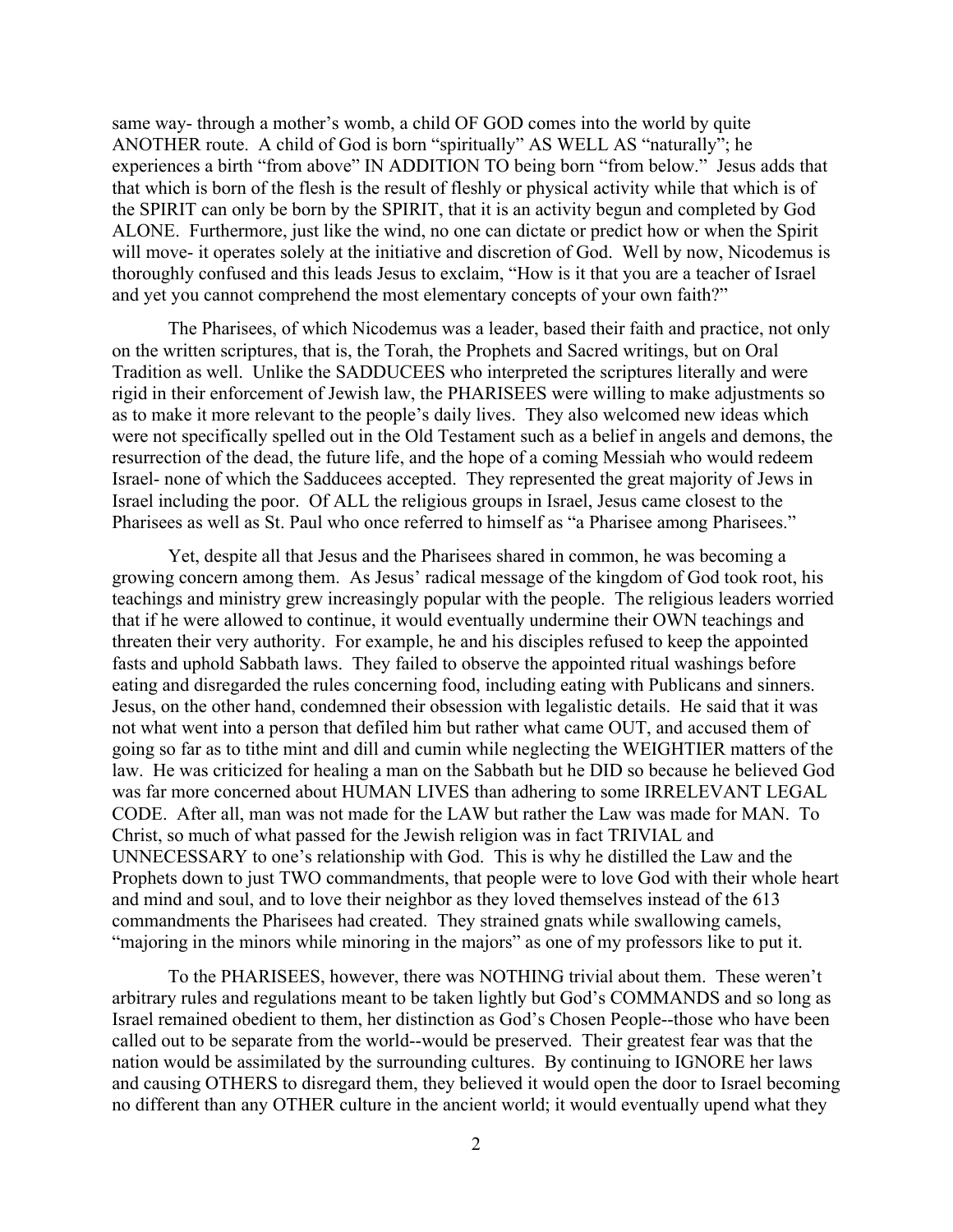regarded as the very FOUNDATION of their faith and national life. Thus, at the heart of their conflict lay this, that where those Jewish leaders were trying to save Judaism in general and their nation in particular, Jesus was MORE concerned about trying to save INDIVIDUALS. Where THEY were more obsessed with OUTWARD behavior and conformity to a strict moral code, Jesus was more interested in one's INWARD transformation, with spiritual rebirth and the cleansing of one's motives and impulses. Thus, it was not by LEGALISTIC REGULATION but solely by INWARD REGENERATION that one fulfilled the law.

At this point, I want to skip over to John 3:16 for with this verse, John shows how the message and ministry of Christ differed CONSIDERABLY from what Nicodemus and the rest of the Pharisees professed. To begin with, it begins with "God"- "For GOD so loved the world..." Where religion begins with MAN'S search for God, Christianity begins with God's search for MAN. It's a misnomer to think that Christianity always begins with us first hungering and thirsting after God, and only when we have sought for God long and hard enough, only THEN does God finally reveal himself to us. After all, does not Jeremiah say, "You shall seek the Lord and find him when you search for him with all your heart." Well that may have been the theology of the Nicodemus and the Jews but Christ came to show us that Christianity begins, not with US but with GOD AND GOD'S LOVE. And it is not that we first loved and sought HIM but that God first loved and sought US! As John says in his First Epistle, "In this is love, not that we loved GOD but that he loved US and sent his Son to be the expiation for our sins."(1Jn. 4:10) God is always taking the initiative and seeking after US, never the other way around.

Furthermore, God comes to us IN LOVE. God is first and foremost about relationship, about reconciling and restoring broken marriages and fractured friendships. Where the Jews were primarily about rigorous adherence to the Law and the consequences of falling short of its demands, Christ was foremost about showing grace and mercy and forgiveness in the face of our failures and limitations. He understood how trying to live by the Law was self-defeating, how if one was constantly exerting one's will to do so, it would consign people to a lifetime of failure and guilt. Instead, only through the gracious offer of God's love and forgiveness could the human heart ever be transformed and divested of its selfishness and pride.

And such love was not reserved for the Jews ALONE as so many of the Jews believed, but for the entire WORLD. God was using the nation of Israel and the Jewish people to be a light and beacon of God's love for people EVERYWHERE so that the Gentiles would eventually discover and experience that same love for THEMSELVES. In this way, rather than viewing each other with hatred and suspicion, ALL people would come to see each other as BROTHERS AND SISTERS and thus strive to live peacefully together. How God could love such a world as this is hard to fathom- a world in constant rebellion against him in which we are now seeing hundreds being killed every day in the Ukraine, contributing to the creation of over two million refugees, a figure that continues to grow. Furthermore, with her grand, historic cities being bombed into rubble, a disaster of unimaginable proportions is emerging as there is now no food, water or electricity available to their remaining inhabitants. This is not what God had planned for his creation, a crisis we have continued to create for ourselves since the beginning of timeand yet, love us, GOD DOES!

In addition, that love was nothing less than a gift of God- "God so loved the world that he GAVE…" We can't buy it; we can't earn it; we can't steal it. It is a free gift from God for us and all WE can do is receive it in the same spirit in which it is offered- gratefully and joyfully; it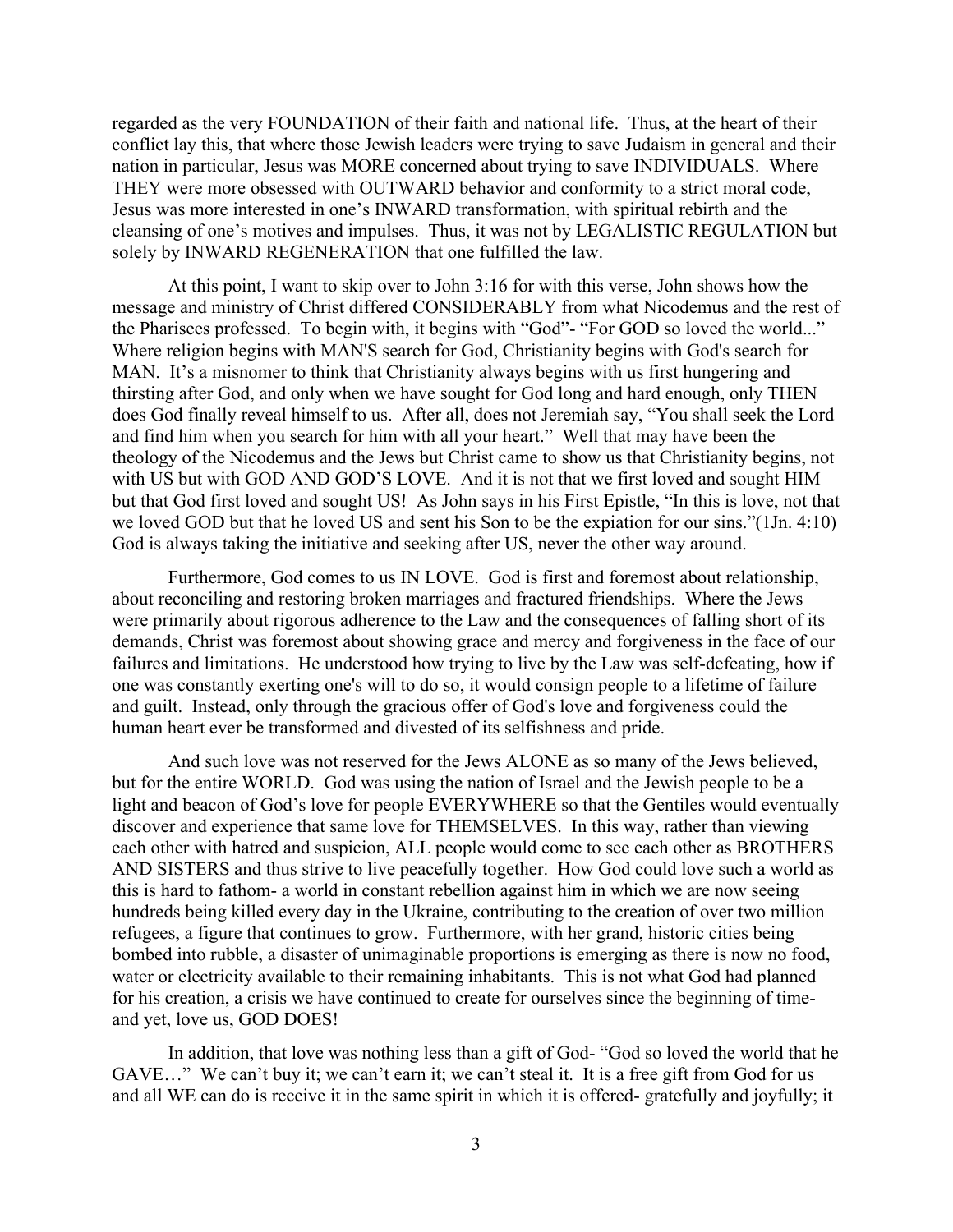is a gift, pure and simple. And what did it cost God to make such a gift available to us- nothing less than the life of his "only-begotten Son." It cost God EVERYTHING, but that only goes to show how precious and deep that love is, that were there just ONE person who needed to be redeemed, God would STILL have given up his Son just to save that one person.

And the way we receive that gift is not by works or a super-human exertion of the will but only by ACCEPTING it; nothing more is demanded of us than to believe that God DOES love us and the sacrifice of his Son is PROOF of that. By the death and resurrection of Jesus, we have found forgiveness for our past sins and grace to face the future with new hope and thanksgiving in our hearts. We now enjoy a Father-Son relationship with our God who now promises us that nothing will ever separate us from his presence or his love- EVER!

But the purpose of God gifting us with his Son is so that none may perish but have everlasting life. "Eternal life" means more than just living forever and ever but enjoying life in all its fullness and abundance, life in the presence of Christ and the rest of God's people. Despite all the talk of love in this passage, it ALSO speaks of judgment or "separation" in it. However, if you look closely, you'll notice that it is in the PASSIVE TENSE, that judgment is not prosecuted by God but the result of OUR REACTION to the light of Christ. When we RECEIVE God's grace, we enter into new life, but when we REJECT it, we EXCLUDE OURSELVES from that life. God and Jesus are not the judges here; God's offer of love and grace in Jesus sets up the moment of judgment, and we judge OURSELVES by our RESPONSE to God's love. We can either come to the light to have our deeds exposed and forgiven so that we may be embraced by God's love, or we can flee the light in our fear and brokenness- the choice is always OURS.

Curiously, we're never told the reason for Nicodemus' visit in the FIRST PLACE. I suspect that Nicodemus feels that in spite of all his many years of training and education, regardless of all his rewards and accomplishments, there's STILL something missing in his life which his faith is unable to provide. Some essential ingredient is missing and he's just not sure what it is. It is my belief that Nicodemus was hungry for a much deeper encounter with God than his own system of laws and sacrifices and elaborate rituals could offer, a deficit I found best described by one of modern Judaism's greatest proponents, Abraham Joshua Heschel:

*It is customary to blame secular science and anti-religious philosophy for the eclipse of religion in modern society. It would be more honest to blame religion for its own defeats. Religion declined not because it was refuted, but because it became irrelevant, dull, oppressive, insipid. When faith is completely replaced by creed, worship by discipline, love by habit; when the crisis of today is ignored because of the splendor of the past; when faith becomes an heirloom rather than a living fountain; when religion speaks only in the name of authority rather than with the voice of compassion—its message becomes meaningless.*

Nicodemus was beginning to realize that mere religion wasn't ENOUGH, that he needed something MORE than he was already experiencing. The Law could condemn but it could not SAVE. And so when Jesus spoke about a NEW birth, one that begins within and gradually works its way outward; when he talked about the nourishing, life-giving presence of the Spirit in one's soul, that it proceeds from God and, like the wind, no one can predict or control it; when he hears how TRUE worship is rooted in love and not judgment, in humble faith and not in proud obedience to a lot of religious rules and rituals, this touched something deep within him. Sensing that his very best at fulfilling the Law was falling far short of what God TRULY desired, what he saw and heard from Jesus about God's love being free and unconditional had struck a chord.